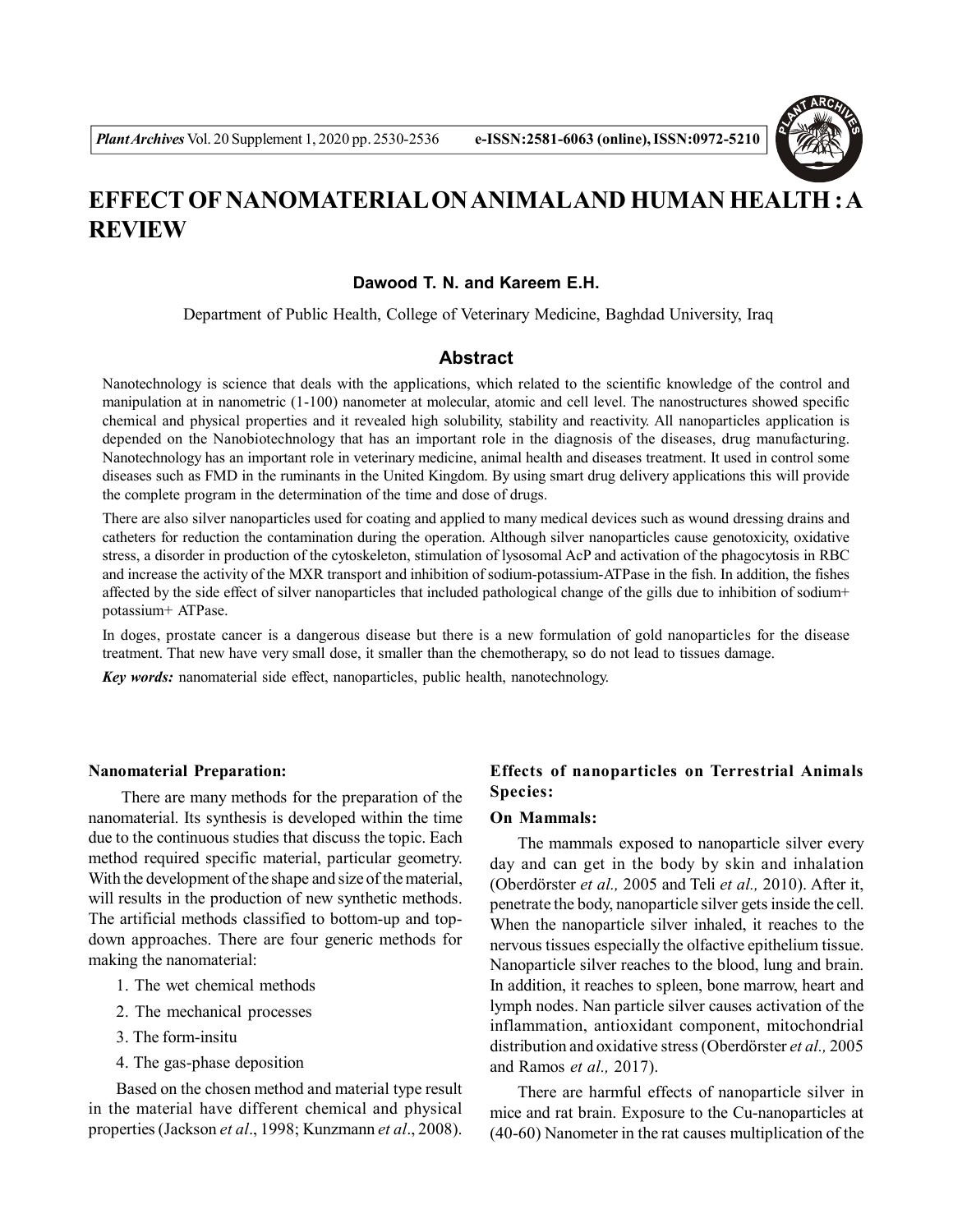brain endothelial cells if administrated at  $(1.5)$   $\mu$ g/mL. It is given at  $(50)$  µg/mL leading to increase of prostaglandin E2. IL $\beta$  and TNF $\alpha$  were produced at large amount (Trickler *et al.,* 2012). Exposure of the rat to Agnanoparticles for one day showed an increase of the proinflammatory reaction, brain inflammation (Trickler *et al.,* 2010). Nanoparticle silver (25-40) nanometer caused cytotoxic effects (Trickler *et al.,* 2010).

Ag-nanoparticles (7.5) nm in the adult rat causes a decrease in the locomotor activity (Zhang *et al.,* 2013). Harmful effects of nanoparticles on the brain of the rat have included an increase in permeability of brain-blood barrier, production of cerebral oedema and disorder in the brain blood fluxes. There is a large change in glial cells, increase neurons injuries and decrease of the myelin fiber. Cu-nanoparticle and P and Ag-nanoparticles at (50- 60) nm were more important from Al-nanoparticle at (50- 60) nm in mouse and rat (Sharma *et al.,* 2009).

In pigs, there are pathological changes (25, 40, 80) nm Ag-nanoparticle, (40, 60) Cu-nanoparticles and (3-5) nm Au-nanoparticles on the barrier between the blood and the brain (Trickler *et al.,* 2014). Acetylcholine disorder, production of (NO) and hyperactivity of smooth muscle of the trachea occurs in the rat due to administration Ag-NPs (45) nm (González *et al.,* 2011).

Administration of Ag-NPs at (25) nm in the mouse by injection at (100-500 mg/kg) induce the oxidative stress. Nanoparticles accumulated in kidneys, lungs and spleen red pulp (Genter *et al.,* 2012, Genter). Aunanoparticles effects (5-15) nm in diameter were tested on the mouse fibroblasts. Nanoparticles are getting in the fibroblasts cell wherever the smallest (5) nm causes toxic effects on the cells shape and the cytoskeleton function disorder. The cells which exposed to Aunanoparticles for (72) hours showed disorder in cytoskeleton protein and clathrin heavy chain (Coradeghini *et al.,* 2013). Se-nanoparticles (80-200) nm used for protecting the endotracheal tube against bacterial infection and don't cause any side effects on the fibroblast cell (Ramos and Webster, 2012).

# **Effects of nanoparticles on Semiaquatic Animals (Amphibia):**

The amphibians are having three category caecilians, urodelans and anurans. Gills are used for breathing, the intestine is long with loops because it has a herbivorous diet and has a tail and caudal fin for swimming. The embryo gills of the fishes and the lung tissues are should examine for detection effects of nanoparticles, the heart will be distorted. The tail regresses in anurans but persists in urodelans and sometimes in caecilians. Front and back limbs develop in urodelans and anurans (Van der Ploeg *et al.,* 2014 and Troncarelli *et al.,* 2013). The amphibians are good models for studying effects of nanoparticles on the thyroid gland and pituitary gland. Some of the reports found the nanoparticles causes stress and have a negative effect on thyroid hormones in the laboratory in Rana catesbeiana (Hinther *et al.,* 2010 and Hammond *et al.,* 2013).

The effects of silver nanoparticles, silver nanoparticles aggregates and zinc oxide-nanoparticles on many gene expressions are studies by using qPCR. Results were included studying comparative effects of tissues that exposed to silver nitrate, silver particles measuring several µm and Cd telluride particles measuring several  $\mu$ m. Silver nanoparticles and small aggregates affected the expression of gene related to (T3), with several stress molecules. ZnO-NPs does not cause any side effect. Little levels of sliver nanoparticles cause disrupted in T3 (Hinther *et al.,* 2010).

Titanium oxide nanoparticles effects are tested in the lab in Lithobates catesbeianus that included the gene expression of receptors of the thyroid hormones (thra and thrb) gene, for larval keratin type I (rlkI) gene, stress proteins (hsp30) gene, superoxide dismutase (sod) gene and catalase (cat) gene. The significant changed was found if the models exposed to nanoparticles (20) nm NPs (Hammond *et al.,* 2013 and Shin SH *et al.,* 2007).

Xenopus laevis revealed the toxicity of copper has several forms:  $CuO-NPs(6)$  nm,  $Cu^{++}$  and aggregates of copper oxide-nanoparticles (100) nm. The cellular toxic effects were depended on the type of the material and stage of the cell cycle. Three types of substances used for mitotic cells for stopped their division with increasing of the apoptotic cells after two days, six-day and seven days. Wherever there are marked decreasing of cell division and the apoptosis increasing (Thit *et al.,* 2013).

The embryo developing in the amphibians revealed weak lethal influence in high concentrations. The embryo doesn't die due to copper, titanium and zinc nanoparticles but causes teratogenic effects in the intestine if the concentrations were more than (50) mg/L. Zinc oxide nanoparticles have severe effects on the intestinal lead to the passing of the nanoparticles to the connective tissue. Titanium oxide-nanoparticles causes hidden physiological effects and teratogenic effects (Bacchetta *et al.,* 2012).

The toxic effects of titanium oxide-nanoparticles are evaluated if it was less than (50) nm, wherever revealed the mortality lesser than 11% in (Rana perezi). The important effects were found on melanin and lactate with high stress. Titanium-selenium-oxide-nanoparticles causes longtime effects on used animals (Salvaterra *et al.,* 2013).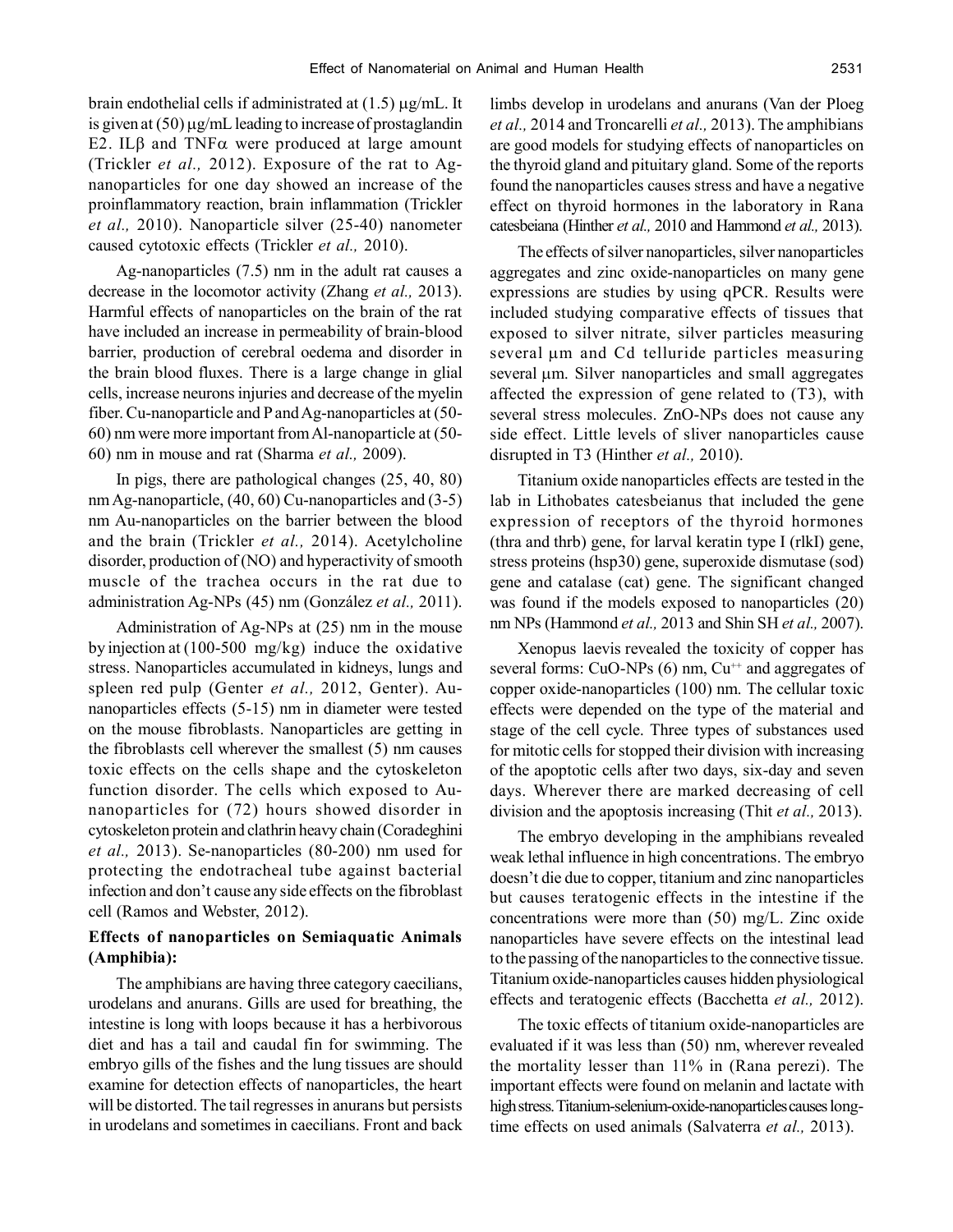Nanoparticles harmful effects showed that zinc oxidenanoparticles t (40) nm or more could develop the visual ability. The electroretinograms are used for evaluation of nanoparticles. It showed increased the wavelength if they were exposed to the light. ZnO -nanoparticles is an improvement of visual sensitivity and decrease the time of rhodopsin regeneration (Wahid *et al.,* 2013).

If the earthworms exposed to Au-nanoparticles (10- 20) nm, leads to distribution Au-nanoparticles are found in many organs of the frog such as muscle, intestine, spleen, liver, stomach and kidney because the bullfrog ingested fed with earthworms (Unrine *et al.,* 2012 and Ravenzwaay *et al.,* 2009).

## **Effects of NPs on Aquatic Animals:**

Large amounts of nanoparticles are detected in fishes and some the marine organism. Many studies showed that aquatic organisms affect by the nanoparticles. New studies found that nanoparticles are a new pollutant and its effects depended on its size. Many studies founded there are negative effects of nanoparticles on the invertebrates and the fishes. Several animal models were used for evaluation of the effects of the nanoparticles (Matranga and Corsi 2012). Onchorynchus mykiss (trout) and Danio rerio (zebrafish) in bony fish used for evaluation nanoparticles effects.

## **On Fish:**

The salmon's fish are exposed to nanoparticles Ag with  $\text{AgNO}_3$  reduced with NaBH4. Ag-nanoparticles are deposed in fish gills at (3-220) nm size. However, all the experiment showed Ag nanoparticles accumulation except if the nanoparticles level was less than  $(1) \mu g/L$ . The stress depended on nanoparticles concentration in the gills. Sodium +/potassium + ATPase inhibited based on the depending on the disorder of the osmoregulation. Ag-nanoparticles at  $(100)$   $\mu$ g/L causes necrosis of gill and mortality was 73% (Farmen *et al.,* 2012).

The nanoparticles may be one element or element oxide or more many metals. Furthermore, the chemical properties of nanoparticles silver related with both the aggregation dynamics and the metal ions equilibrium. The acute toxicity of metal nanoparticles silver related to the free ions. Some studies revealed nanoparticles stimuli the causes dyeing of the fishes if the nanoparticles level was varied between  $(\mu g/L)$  to  $(mg/L)$  in the around. Some types of fish showed high toxicity by metal-NPs than others. Nanoparticles cause lethal effects like oxidative stress, decreases Na+/K+ ATPase, disruption of tissue elements and breath toxicity (Shaw and Handy, 2011).

 The intestine, gills, brain and liver are organ showed pathological changes by nanoparticles and metal salts. Ag-nanoparticles pass the chorion and reach to the egg and embryo. Cu-nanoparticles and ZnO-nanoparticles are more toxic for juveniles and embryos than the corresponding salt because it interferes the metal nanoparticles with corresponding stress (Shaw and Handy, 2011).

Nanoparticles mechanical effects on the fish are studies before the 2000s. The mechanical effects are included metabolism, distribution, absorption and excretion. All the effects are studied and examined in titanium oxide-nanoparticles on many organs such as the gut, adrenal gland, gills and liver. Nanoparticles get in the cell by endocytosis. The kidneys are secret the nanoparticles but at the little amount but the larger amount secret by the bile (Fernández-Cruz *et al.,* 2013).

 ZnO-nanoparticles have effects on the hepatocyte of fish and human, wherever it results in high toxicity for the cells (Fernández-Cruz *et al.,* 2013). The comparative study is applied *in vivo* zebrafish and *in vitro* human hepatocytes revealed, that the Ag-nanoparticles silver (120) nm in diameter causes oxidative stress of the liver cells such as increases in  $INF\alpha$ , ROS and endoplasmic reticulum and there are increases in Bax and p53 genes. Many differences were found between fish and human liver cells and leading to ER modification. The zebrafish embryos that exposed to Ag-nanoparticles showed malformations (Christen *et al.,* 2013).

The zebrafish reveals Ag-nanoparticles at different sizes (12-28) nm causes neurotoxic effects and interfere with embryo development (Powers *et al.,* 2011). Agnanoparticles (1-20) nm has deep effects on the nervous system of zebrafish embryos wherever Ag ions released by Ag-nanoparticles and caused increasing of the malformations. Ag-nanoparticles caused inhibition of the acetylcholine (Myrzakhanova *et al.,* 2013).

Ni-nanoparticles cause the malformations in zebrafish embryos and high mortality. Ni-nanoparticles make the intestine is thin, but Ni solution has no effect. The muscles were affected by Ni-nanoparticles (30, 60, 100) nm. Therefore, Ni-nanoparticles toxicity causes little different from soluble nickel. Ni-nanoparticles (60) nm was toxic on muscles and intestine. Furthermore, Ni (NP, aggregates, or ion) was very important than its size (Ispas *et al.,* 2009). Au-nanoparticles (10) nm was distributed in all tissues of zebrafish embryos. The malformations are occurred due to the spreading of Au-nanoparticles inside the cells during the development. The chemical properties cause the toxicity, Au-nanoparticles have toxicity than Ag-nanoparticles, so, zebrafish embryos used as models in the lab (Browning *et al.,* 2009).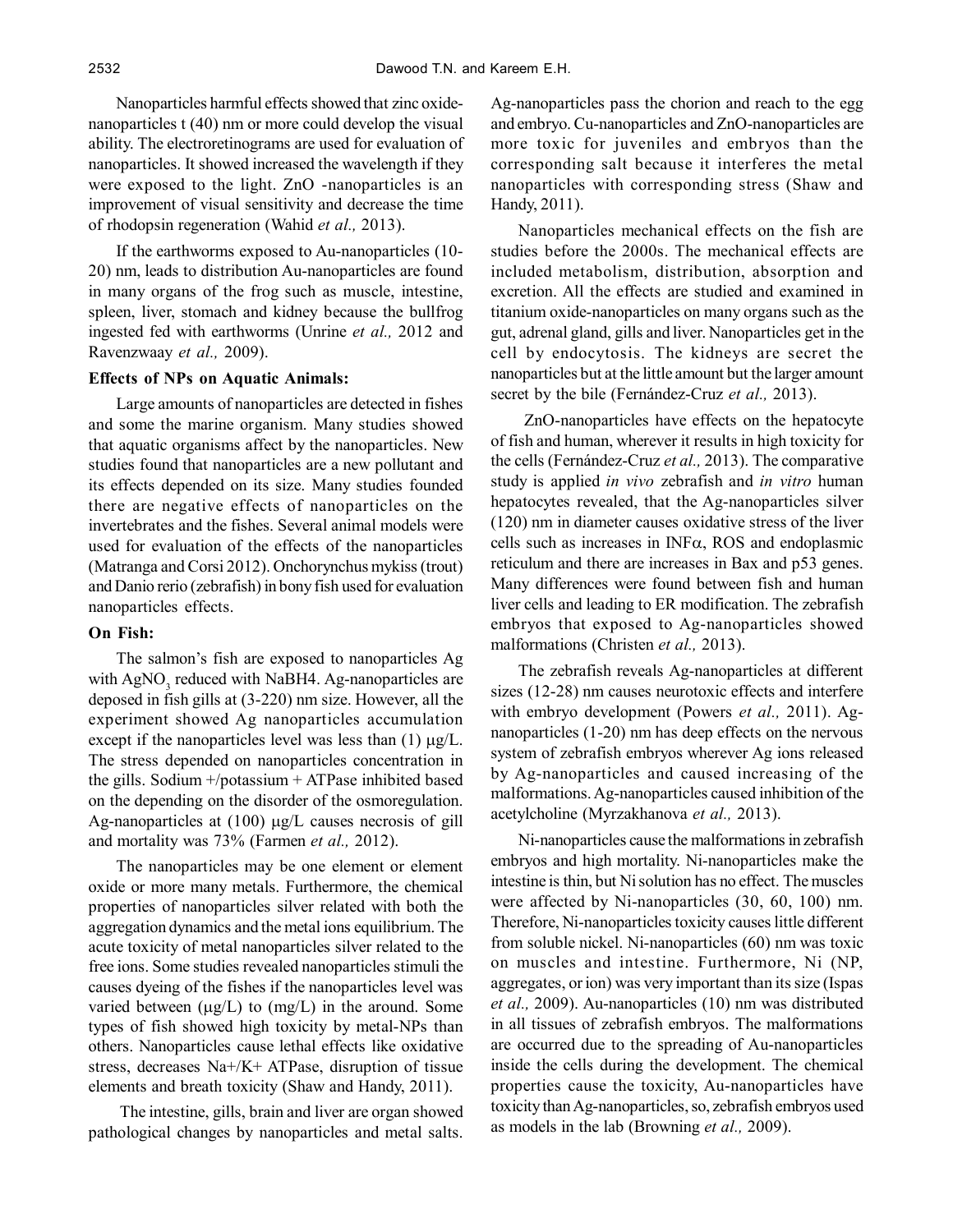Zebrafish is a good model to make nanoparticles studies, also trout fish used for similar propose. TiO2 nanoparticles and C-nanoparticles were used in studies related to the liver cell in trout. The experiments revealed that nanoparticles were demonstrating ecotoxicological effects. Very amount of elements were causes the toxic effects (Thomas *et al.,* 2011).

Juvenile trouts were administrated many levels of  $CuSO<sub>4</sub>$  nanoparticles and Cu-nanoparticles.  $CuSO<sub>4</sub>-NPs$ was accumulated in the gills depending on the concentration. However, there is no  $CuSO<sub>4</sub>$  nanoparticles and Cu-nanoparticles both in muscle, brain, spleen. Cu and Cu-nanoparticles were not toxic and there is a decrease of sodium+/potassium+ ATPase was found in intestine and brain, also Cu-Nanoparticles have toxic effects (Shaw *et al.,* 2012).

TiO2-nanoparticles (20) nm causes many pathological changed in the gills of the exposed onchorynchus mykissm it included gill lamellae thickness and oedema. Metal content in tissue was not affected except for Cu and Zn according to the NPs concentration and more especially in the brain.  $Na + / K + ATP$  as decreasing in intestine and gills. The thiobarbituric acid level is increased in the brain and the gills. The lipids were showed little change in the liver cell (Federici *et al.,* 2007).

The liver cell affects by Ag-nanoparticles by decrease the metabolism. Au-nanoparticles increased ROS concentration without cell toxic influence (Fouqueray *et al.,* 2013).

TiO2-NPs (25) nm is given for Danio rerio embryos and larvae during the development. At the early stage, the nanoparticles were eaten with food. The fishes were fed with algae exposed to TiO2-nanoparticles; caused hatching was before the mature. The contaminated food by nanoparticles causes changes in the digestive physiology after two weeks of exposure (Fouqueray *et al.,* 2013).

#### **On human:**

The human bodies have many immune mechanisms for removing all foreign particles. The immune mechanism is included in two types:

#### 1. The chemical dissolution

2. The physical translocation is included transporting the particles from place to another.

Low-solubility and insoluble particles accumulate in the lung tissues and get out by translocation outside the body. The mucociliary remove the particles that deposited in the respiratory system especially in the tracheobronchial region. Trachea and bronchi membranes are lined by ciliated cells that eliminate the mucus containing the particles during less than one day (Kreyling *et al.,* 2002 and Abu-Elala *et al.,* 2018).

In the lung tissue, the macrophages ingest the insoluble particles by a process called the phagocytosis. The macrophages digest the particles and then remove it by the mucociliary escalator. This mechanism is slow and has a half-life of 700 days in the human being (Oberdörster, 2005). The phagocytosis efficiency is depended on particle size and shape. Many reports revealed aggregated particles in the alveolar tissue not phagocyted by the macrophages (especially the particles have less than (70) nm in diameter (Bergeron and Archambault, 2005). The macrophages have high activity in the particles that have a diameter more than (1-3) micrometre (Tabata and Ikada, 1988).

The nanometric dust often is uptake by the macrophages that causes major aggregative of the particles in the alveolar cells. Many reports revealed that some particles could pass over the epithelium layer to deep interstitial tissue (Borm *et al.,* 2004). It is most common in monkeys and doges more than the rodents (Kreyling and Scheuch, 2000). If it passes the epithelium layer, the particles reach the lymphatic nodules.

There are several of the pathological changes of the cardiovascular and the lungs such as inflammation, asthma, cancer, atherothrombosis, pulmonary fibrosis and chronic obstructive lung disease (Donaldson and Tran, 2002). For that, the particles could cause inflammation. Many studies showed that inflammatory effects of nanoparticles and causes cell stimulation and cell damage (Donaldson *et al.,* 2000), those same effects of titanium oxide, carbon black and polystyrene (Duffin *et al.,* 2002). The particles cause inflammatory effects depending on the type and surface area dose of the particles. The surface area dose-related inflammatory response is linked to transition metals but is found with low-toxicity substances, the particles can form oxidative stress and free radicals (Wilson *et al.,* 2002).

The surface area doses cause inflammation by many pathways such as stress-responsive gene transcription. In the exposed cell to the nanoparticles, the oxidative stress is become high also, stimulation of oxidative stressresponsive transcription agents  $(AP-1$  and  $NF-\kappa B)$  (Mroz *et al.,* 2008; Stoeger *et al.,* 2009). Many types of nanoparticles cause inflammatory effects at unknown mechanisms (Lu *et al.,* 2009).

The Nanomedicine provides the possibility of early diagnosis and treatment of the diseases by using nanoparticles sliver. Nanotechnology developed Commercial and its applications reduce human health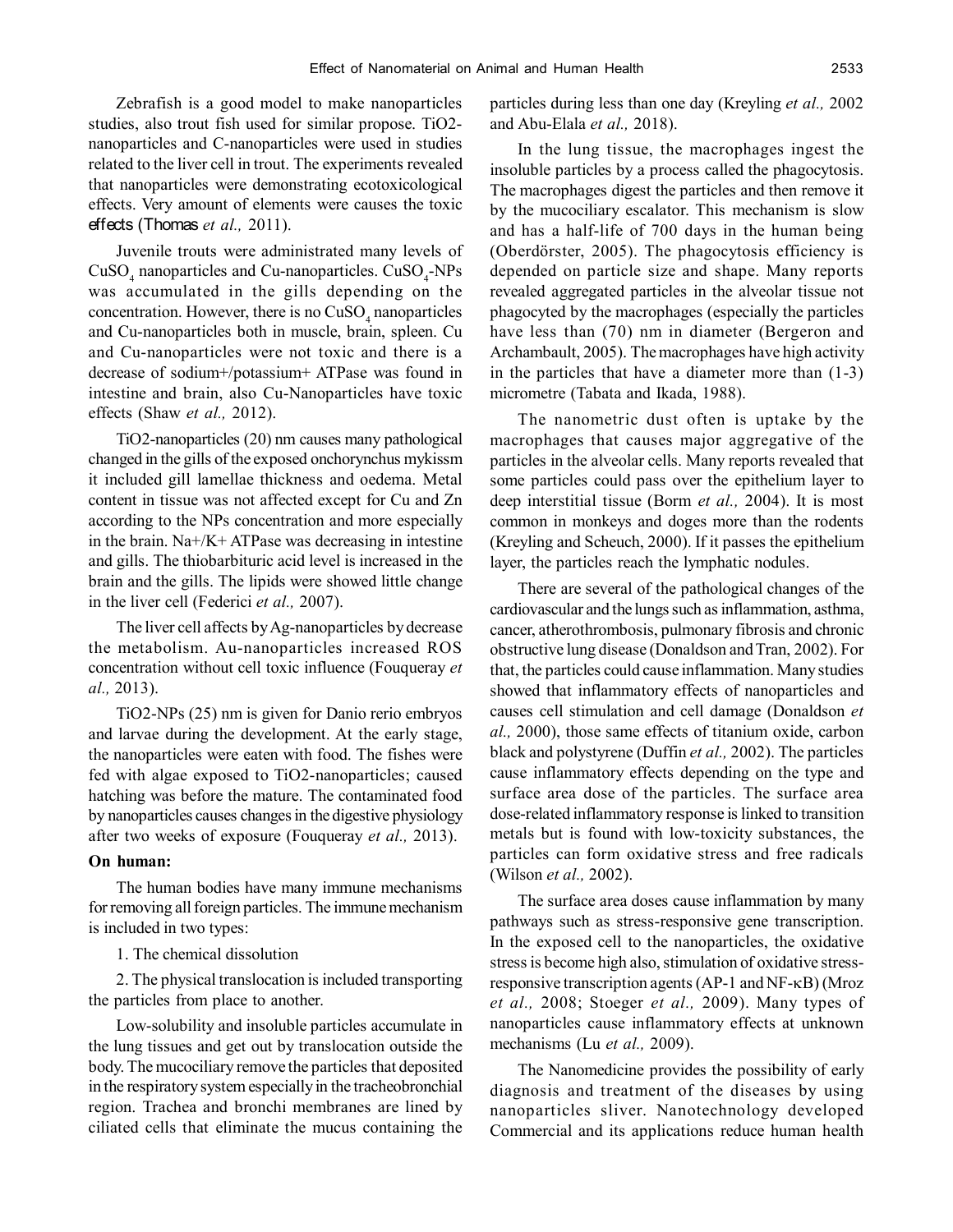hazards without any secondary side effects of NPs. The toxicology is science that study and showed general details of toxic substances related to human health. We do not have complete knowledge about the toxic effects of nanoparticles. The toxicological and pharmacokinetic studies are should make before industrial production. The International Life Sciences Institute Research Foundation, The U.S. Environmental Protection Agency and the Risk Science Institute regulated working teams have experts in the nanotechnology to develop reporting, new toxicity tests for hazard determination of nanoparticles (Oberdörster *et al.,* 2005).

In spite of the benefits of nanotechnology, so we should not neglect the negative possible side effect on human health. There are many studies found a relationship between high morbidity and UFP exposure is compromised person and elderly. Moreover, the new studies found there are impaction variations during the days on particles levels and exposures for a short time as an important agent in cardiac activity. Spreading of the nanotechnology in the world, air pollution could occur.

The nanotechnology will be more active in future, due to the great impact on many applications related to human life such as water purification, contamination removing and cheaper power. Information lack is the major challenge that fronts developing of the nanotechnology that leads to the negative effect those results from nanoparticles exposure. If the general principles of nanotechnology safety are applied as guidelines by government and control and regulating all steps this manufacturing is mandatory to stimuli the nanotechnology for development.

# **References**

- Abu-Elala, N.M., H.O. AbuBakr, M.S. Khattab, S.H. Mohamed and M.A. El-Hady (2018). Aquatic environmental risk assessment of chitosan/silver, copper and carbon nanotube Nano composites as antimicrobial agents. *Int. J. Biol. Macromol.* **113:** 1105-1115. doi: 10.1016/j.ijbiomac.2018. 03.047.
- Bacchetta, R.N., N. Santo and U. Fascio (2012). Nano-sized CuO, TiO2 and ZnO affect Xenopus laevis development, *Nanotoxicology.*, **6(4):** 381-398.
- Bergeron, S., E. Archambault (2005). Canadian Stewardship Practices for Environmental Nanotechnology, Science-Metrix, *Montréal.*, 65.
- Borm, P.J.A., R.P.F. Schins and C.A. Albrecht (2004). Inhaled particles and lung cancer. Part B: Paradigms and risk assessment. *Int. J. Cancer.*, **110(1):** 3-14.
- Browning, L.M., K.J. Lee, T. Huang, P.D. Nallathamby, J.E. Lowman and X-HN. Xu (2009). Random walk of single gold nanoparticles in zebrafish embryos leading to

stochastic toxic effects on embryonic developments, *Nanoscale.*, **1(1):** 138-152.

- Christen, V., M. Capelle and K. Fent (2013). Silver nanoparticles induce endoplasmatic reticulum stress response in zebrafish, *Toxicology and Applied Pharmacology.*, **272(2):** 519-528.
- Coradeghini, R., S. Gioria and C.P. García (2013). Size-dependent toxicity and cell interaction mechanisms of gold nanoparticles on mouse fibroblasts, *Toxicology Letters.*, **217(3):** 205-216.
- Donaldson, K. and C.L. Tran (2002). Inflammation caused by particles and fibers. *Inhal. Toxicol.,* **14:** 5-27.
- Donaldson, K., V. Stone, P.S. Gilmour, D.M. Brown and W. MacNee (2000). Ultrafine particles: mechanisms of lung injury. *Phil. Trans. R. Soc. Lond*., **A 358:** 2741-2749.
- Duffin, R., C.L. Tran, A. Clouter, D. Brown, W. MacNee, V. Stone and K. Donaldson (2002). The importance of surface area and specific reactivity in the acute pulmonary inflammatory response to particles. *Ann. Occup. Hyg*., **46(1):** 242-245.
- Farmen, E., H.N. Mikkelsen, O. Evensen (2012). Acute and sublethal effects in juvenile Atlantic salmon exposed to low g/L concentrations of Ag nanoparticles, *Aquatic Toxicology.,* **108:** 78-84.
- Federici, G., B.J. Shaw and R.D. Handy (2007). Toxicity of titanium dioxide nanoparticles to rainbow trout (Oncorhynchus mykiss): gill injury, oxidative stress and other physiological effects, *Aquatic Toxicology.*, **84(4):** 415-430.
- Fernández-Cruz, M.L., T. Lammel and M. Connolly (2013). Comparative cytotoxicity induced by bulk and nanoparticulated ZnO in the fish and human hepatoma cell lines PLHC-1 and Hep G2, *Nanotoxicology.,* **7(5):** 935-952.
- Fouqueray, M., P. Noury and L. Dherret (2013). Exposure of juvenile Danio rerio to aged TiO2 nanomaterial from sunscreen, *Environmental Science and Pollution Research.,* **20(5):** 3340-3350.
- Genter, M.B., N.C. Newman, H.G. Shertzer, S.F. Ali and B. Bolon (2012). Distribution and systemic effects of intranasally administered 25 nm silver nanoparticles in adult mice, *Toxicologic Pathology.*, **40(7):** 1004-1013.
- González, C., S. Salazar-García and G. Palestino (2011). Effect of 45 nm silver nanoparticles (AgNPs) upon the smooth muscle of rat trachea: role of nitric oxide, *Toxicology Letters.,* **207(3):** 306-313.
- Hammond, S.A., A.C. Carew and C.C. Helbing (2013). Evaluation of the effects of titanium dioxide nanoparticles on cultured Rana catesbeiana tailfin tissue*, Frontiers in Genetics.*, **4(251):** 1-7.
- Handy, R.D., T.B. Henry, T.M. Scown, B.D. Johnston and C.R. Tyler (2008). Manufactured nanoparticles: their uptake and effects on fish-a mechanistic analysis, *Ecotoxicology.*, **17(5):** 396-409.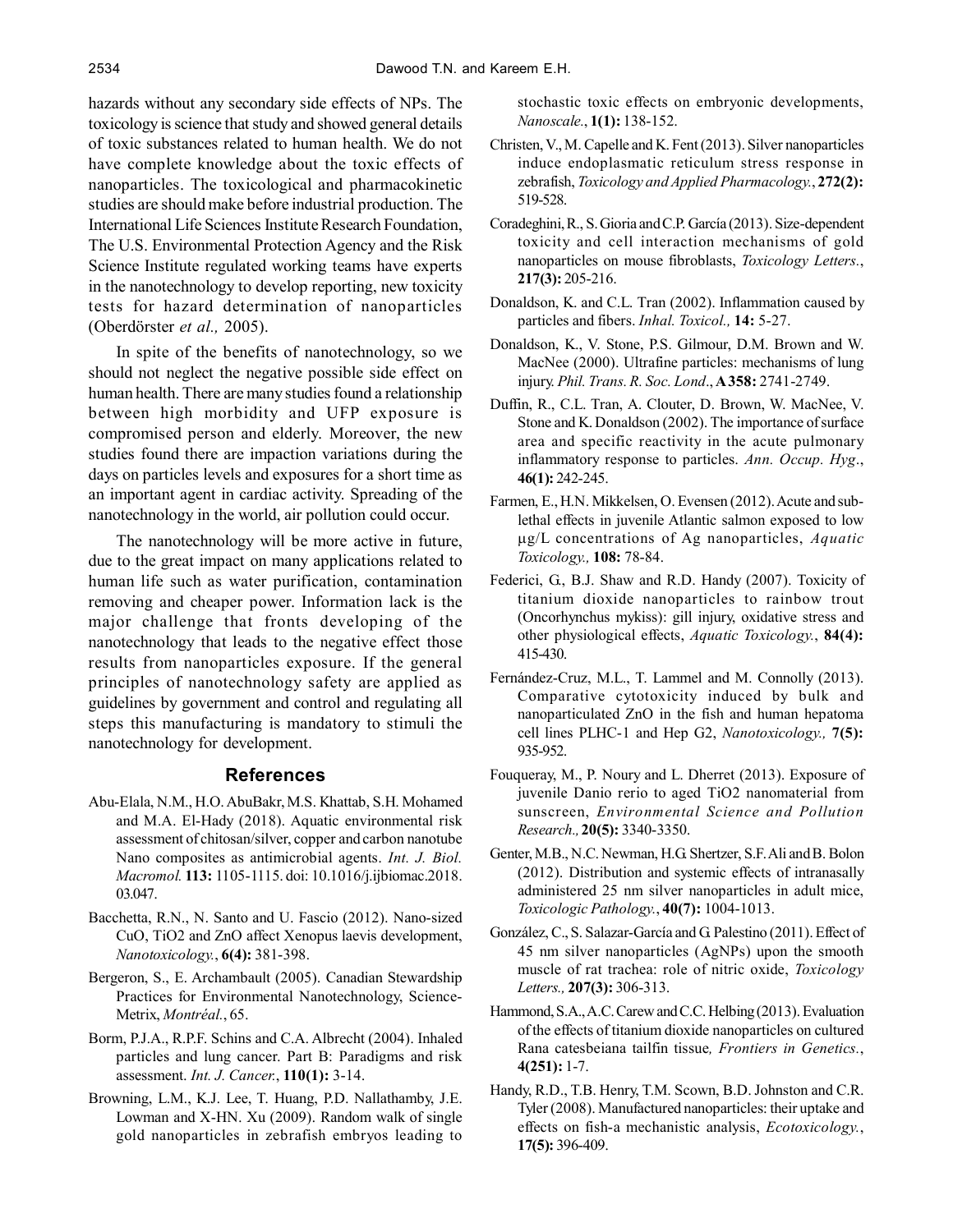- Hinther, A.S., R. Vawda and C. Skirrow (2010). Nanometals induce stress and alter thyroid hormone action in amphibia at or below North American water quality guidelines, *Environmental Science and Technology.*, **44(21):** 8314-8321.
- Ispas, C. D. Andreescu, A. Patel, D.V. Goia, S. Andreescu and K.N. Wallace (2009). Toxicity and developmental defects of different sizes and shape nickel nanoparticles in zebrafish, *Environmental Science and Technology.*, **43(16):** 6349-6356.
- J. Ramos, F., and T.J. Webster (2012). Cytotoxicity of selenium nanoparticles in rat dermal fibroblasts, *International Journal of Nanomedicine.*, **7:** 3907-3914.
- Jackson, C.L., H.D. Chanzy, F.P. Booy, B.J. Drake, D.A. Tomalia, B.J. Bauer and E.J. Amis (1998). Visualization of dendrimer molecules by transmission electron microscopy (TEM): staining methods and cryo-TEM of vitrified solutions. *Macromolecules.,* **31:** 6259-6265.
- Kreyling, W.G., M. Semmler, F, Erbe, P. Mayer, S. Takenaka, H. Schultz, G. Oberdorster and A. Ziesenis (2002). Ultrafine insoluble iridium particles are negligibly translocated from lung epithelium to extrapulmonary organs. *J. Tox. Environ. Health.,* **65(20):** 1513-1530.
- Kreyling, W.G. and G. Scheuch (2000). Chapter 7: Clearance of Particles deposited in the lungs. In: Particle lungs interactions (Gehr, P., Heyder, J., Eds), New-York-Basel: Marcel Dekker Inc, 323-376.
- Kunzmann, A., B. Andersson, T. Thurnherr, H. Krug, A. Scheynius and B. Fadeel (1810). Toxicology of engineered nanomaterials: focus on biocompatibility, biodistribution and biodegradation. *Biochimica et Biophysica Acta*., 361-373.
- Lu, S., R. Duffin, C. Poland, P. Daly, F. Murphy, E. Drost, W. MacNee, V. Stone and K. Donaldson (2009). Efficacy of simple short-term *in vitro* assays for predicting the potential of metal oxide nanoparticles to cause pulmonary inflammation. *Environ. Health Perspect*., **117:** 241-247.
- Matranga, V. and I. Corsi (2012). Toxic effects of engineered nanoparticles in the marine environment: model organisms and molecular approaches, *Marine Environmental Research.,* **76:** 32-40.
- Mroz, R.M., R.P. Schins. H. Li H, L.A. Jimenez, E.M. Drost, A. Holownia, W. MacNee and K. Donaldson (2008). Nanoparticle-driven DNA damage mimics irradiationrelated carcinogenesis pathways*. Eur. Respir. J.,* **31:** 241- 251.
- Myrzakhanova, M., C. Gambardella and C. Falugi (2013). Effects of nanosilver exposure on cholinesterase activities, CD41 and CDF/LIF-like expression in zebraFish (Danio rerio) larvae, *Bio. Med. Research International.*, 2013, Article ID 205183, 12 pages.
- Oberdörster, G. (2005). Inhaled Nano-sized Particles: Potential effects and Mechanisms. Proceedings of the First International Symposium on Occupational Health Implications of Nanomaterials, 12-14 October 2004.
- Oberdörster, G., A. Maynard, K. Donaldson, V. Castranova, J. Fitzpatrick and K. Ausman (2005). Principles for characterizing the potential human health effects from exposure to nanomaterials: elements of a screening strategy. *Part Fibre Toxicol.,* **2(1):** 1-60.
- Oberdörster, G.E., Oberdörster and J. Oberdörster (2005). Nanotoxicology an emerging discipline evolving from studies of ultrafine particles, *Environmental Health Perspectives.*, **113(7):** 823-839.
- Powers, C.M., T.A. Slotkin, F.J. Seidler, A.R. Badireddy and S. Padilla (2011). Silver nanoparticles alter zebrafish development and larval behavior: distinct roles for particle size, coating and composition, *Neurotoxicology and Teratology.*, **33(6):** 708-714.
- Ravenzwaay, B., R. Landsiedel, E. Fabian, S. Burkhardt and V. Strauss (2009). Comparing fate and effect of three particles of different surface properties; nano-TiO2, pigmentary Tio2 and quartz. *Toxicology Lettters*., **186:** 152-159.
- Salvaterra, T., M.G. Alves and I. Domingues (2013). Biochemical and metabolic effects of a short-term exposure to nanoparticles of titanium silicate in tadpoles of Pelophylax perezi (Seoane), *Aquatic. Toxicology.*, **128-129:** 190-192.
- Sharma, H.S., S.F. Ali, S.M. Hussain, J.J. Schlager and A. Sharma (2009). Influence of engineered nanoparticles from metals on the blood-brain barrier permeability, cerebral blood flow, brain edema and neurotoxicity. An experimental study in the rat and mice using biochemical and morphological approaches, *Journal of Nanoscience and Nanotechnology.,* **9(8):** 5055-5072.
- Shaw, B.J., R.D. Handy (2011). Physiological effects of nanoparticles on fish: a comparison of nanometals versus metal ions, *Environment International.*, **37(6):** 1083-1097.
- Shaw, B.J., G. Al-Bairuty and R.D. Handy (2012). Effects of waterborne copper nanoparticles and copper sulphate on rainbow trout, (Oncorhynchus mykiss): physiology and accumulation, *Aquatic Toxicology.*, **116-117:** 90-101.
- Shin, S.H., M.K. Ye, H.S. Kim and H.S. Kang (2007). The effect of nano-silver on proliferation and cytokiene expression by peripheral blood mononuclear cell. *Int. Immune. Pharmacol.,* **7:** 1813-1818.
- Stoeger, T., S. Takenaka, B. Frankenberger, B. Ritter, E. Karg, K. Maier, H. Schulz and O. Schmid (2009). Deducing *in vivo* toxicity of combustion-derived nanoparticles from a cellfree oxidative potency assay and metabolic activation of organic compounds. *Environ. Health Perspect*. **117:** 54-60.
- Tabata, Y. and Y. Ikada (1988). Effect of the size and surface charge of polymer microspheres on their phagocytosis by macrophages. *Biomaterials.,* **9:** 356-362.
- Teli, M.K., S. Mutalik and G.K. Rajanikant (2010). Nanotechnology and Nanomedicine: going small means aiming big. *Curr. Pharm. Des.,* **16:** 1882-92.
- Thit, A., H. Selck and H.F. Bjerregaard (2013). Toxicity of CuO nanoparticles and Cu ions to tight epithelial cells from